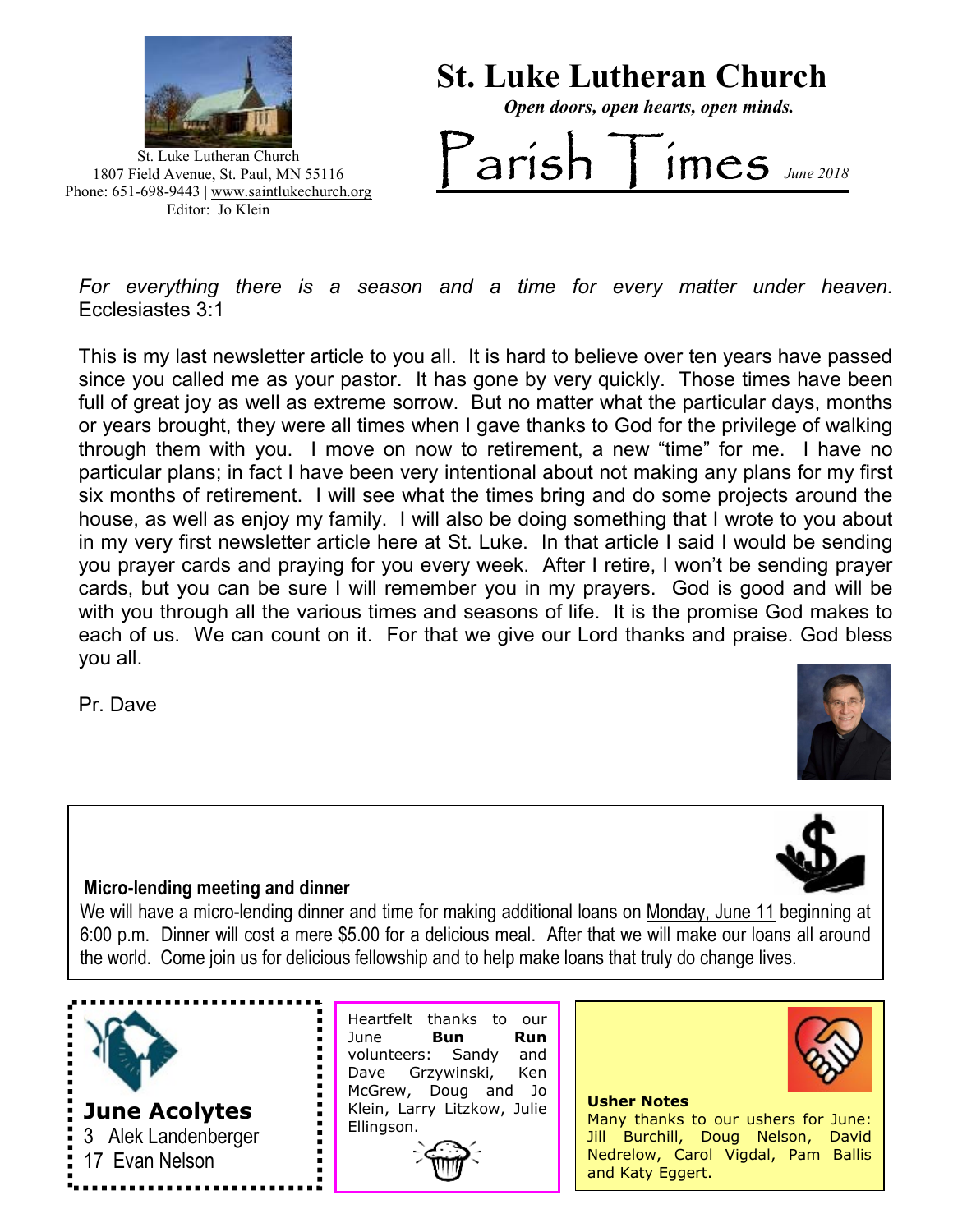

Ladies Night Out in June will take place on Tuesday, June 19th at Chili's, 1840 County Rd B2 in Roseville at 5:30 p.m. If you are interested in carpooling, please meet at church at 5:00 p.m. Please notify Joyce Bluel (651-690-4614) by Sunday, June  $17<sup>th</sup>$  if you are planning on attending so we have an idea of how many for the reservation.

## June WORSHIP ASSISTANTS

Readers:

- 3 Laurie Herrmann
- 10 Beth Peterson
- 17 Joyce Bluel
- 24 Wendy Bjorklund

Communion:

- 
- 



3 Kay Reich 17 Joyce Bluel



LOAVES AND FISHES 100 very hungry men, women and children enjoyed a delicious dinner at St. Matthew's Catholic Church on April 23rd. Workers from St. Luke were Verdel Humburg, David Tews, Larry Litzkow, Joyce Bluel, Roger and Dianne Diestler and Pastor Dave Person.

SAVE THE DATE for Pr. Dave's retirement party which will be Sunday, June 10th right after our service. Come one, come all!

Summer afternoon…the two most beautiful words in the English language. Henry James

## June Birthdays 2 Lynda Mathison 3 Arlene Drier

- 5 Betty Nelson 8 Phroah Mathis
	- 10 Andrew Stadem
	-
	- 16 Brian Spray, Evan Nelson
	- 18 Alex Grzywinski
	- 21 Pastor Dave
	- 22 George Heriot, Diane Nelson
	- 24 Christine Olson, Allan Amlee
	- 25 Jenifer Drier, Carter Alcenot
	- 27 Sandi Gordon
	- 30 Karl and Charles Gaarder



### June Anniversaries

- 4 Larry and Carol Vigdal: '61
- 8 Roger and Dianne Diestler: '63
- 15 Jane and Ken McGrew: '91
- 18 Allan and Phillis Amlee: '55
- 19 Donald and Ann Annala: '48
- 23 Patricia and Mark Stadem: '90
- 27 Jeff and Chris Kinglsey: '14



### St. Luke's Farmers' Market

Get ready because we are gearing up for the fourth year of our farmers market. We are already working hard to make it even better than last year through more vendors and greater publicity. We will need help throughout the summer, so please put it on your checklist to help out at least one Saturday this year. Sign-up sheet is on kiosk; we need 2 volunteers every Saturday, PLEASE SIGN UP TODAY. We begin on Saturday, June 16 and will run through Saturday, October 6. The times are 8 a.m. to noon. Please help get out the word and plan on serving at the market. It is a beautiful way to serve our neighborhood and welcome people to our church.



## Wednesday Morning Bible study

We are studying a variety of books of the Bible every Wednesday morning from 10-11 a.m. We began by diving into The Book of Hebrews and I John, with wide-open discussions. We are now (as of this writing) swimming around in I Timothy and have already had some good, deep discussions in just the first few verses. Come join us to share and learn.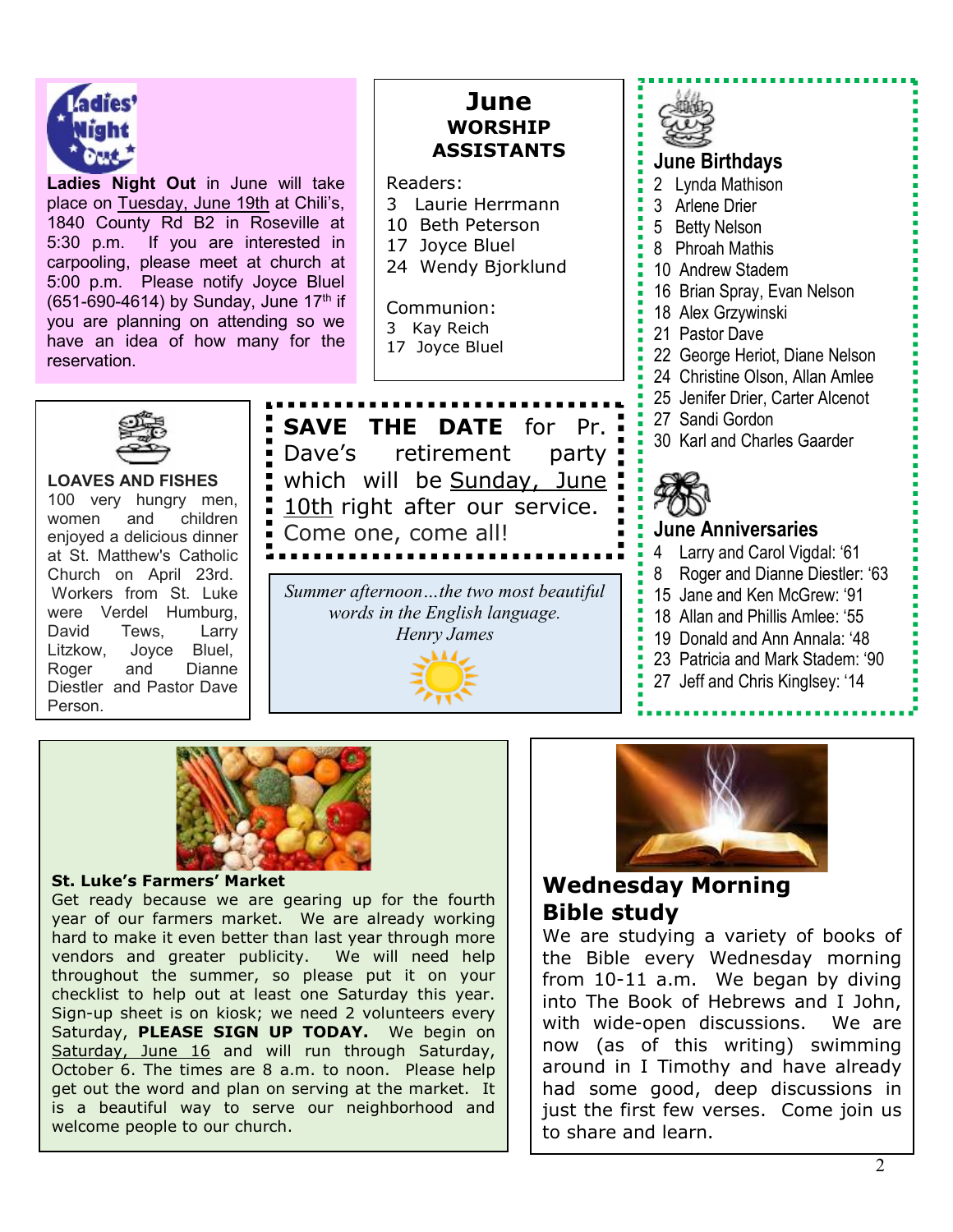

## Musings from the Music Director

When I'm looking at the scriptures for each Sunday, I like to boil it down to a few keywords or maybe a couple phrases. In May, each week at least one reading came down to: Love. Love each other as God loves us; If we obey God, we are in His love; and the recent Gospels with Jesus' love for us to fulfill his role. It made for easy and fun hymn selecting, truthfully. Boiling down June week by week at first seemed so dire compared to a month of love. Phrases and keywords popping out were "keep Sabbath holy; serpent condemned, shame, blame/out of the depths I cry/house divided cannot stand/let the wicked fall to their traps/Messenger will purify & refine us/who can stand before him?"

I know life isn't all happy-go-lucky and it is inherent that we will trudge through some dark spots. But every Sunday, we need to hear that light, that hope, and the good side of The Story. So I took a step back and noticed a little thread coming from the love of May: "light out of darkness/not fixed on seen but unseen/my soul waits/seeds flourish/sending messenger"

This month there is an undercurrent of faith, hope and staying in God to be God's family. And it feels apt, doesn't it? This month is a bittersweet month with Pastor's retirement. But here we have these reminders buried in the scripture reminding us about faith and hope in the grand story that God would send Jesus, but He also works in little moments and the reminder that we are all part of a much larger family. It's a reminder that we can have faith and hope now, and be willing to listen and God will guide us.

Rebecca

## Commentaries on June Gospel Readings

Below please find four commentaries on the gospel readings for each of the Sundays in June. They are all from the Gospel of Mark (this is the year of Mark). I used material by Rev. Richard Jensen, a commentary by D. E. Nineham, Working Preacher and my own notes. Please open your Bibles, sit back, and take quality time to meditate on the gospel readings and the commentaries. God bless you as you dive deeper into the Lord's Word of Life!

#### June 3: Mark 2:23-3:6

There are a series of four controversy stories in a row in these first chapters of Mark. Our gospel reading for today contains the final two of those controversy stories. Both stories have to do with the proper keeping of the Sabbath. In the first story Jesus' disciples are plucking heads of wheat to eat as they walked. This happened on the Sabbath. The Pharisees who were watching accused the disciples of reaping the grain, which was clearly forbidden by law on the Sabbath. In reply to their accusation, Jesus tells a story of King David who was running from Saul. Saul was the first king of Israel, but did a number of things which displeased God. Saul was then rejected as the king of God's people. David was chosen ("anointed" is a more proper word) as the new king. Saul was pursuing David in order to kill him. David came to the "house of God" famished and exhausted as Saul pursued him. He asked the priest for some food, but the only food available was the bread of the Presence (Exodus 25:30), which could only lawfully be eaten by the priests. Nevertheless, out of dire need, David and his companions ate this holy bread of the Presence. After telling the Pharisees this story, in effect, Jesus tells them, "If David can do it, I can do it. David was God's anointed. I am God's anointed (meaning the Messiah)." In fact, Jesus is Lord of all things, which includes the Sabbath. It can also be said that human need takes precedent over religious law. From here, Jesus now moves on to a synagogue, a holy place on a holy day. There, once again, Jesus demonstrates that human need takes precedent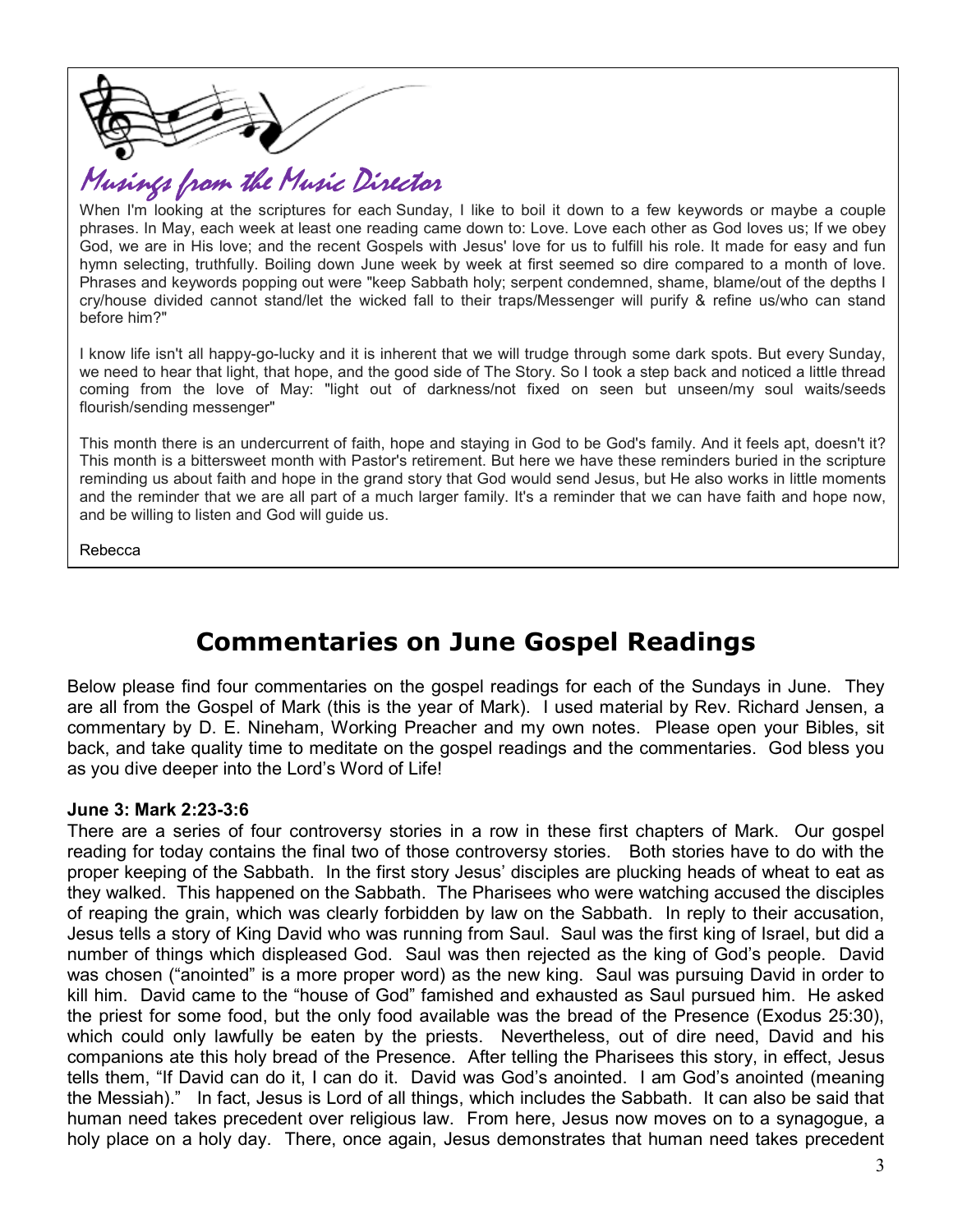over religious law. Jesus asks the Pharisees, "Is it lawful to do good or to do harm on the Sabbath, to save life or to kill?" But they gave no answer and Jesus was grieved because of their hardness of heart. Jesus then cures the man with the withered hand and the Pharisees immediately conspired on how to destroy him. Jesus stresses love over religious law again and again. Jesus said that to love God and love your neighbor as yourself cover all of the commandments. Love is central, for love comes from God (I John 4:7).

### June 10: Mark 3:20-35

The gospel reading begins by stating that Jesus went home. Where is home? In Matthew 4:19 it says, "He (Jesus) left Nazareth and made his home in Capernaum by the sea…" Perhaps Jesus was at Capernaum, but his family was also present in this scene trying to restrain him….so maybe he was back at his family home in Nazareth. Whichever the case may be, in today's reading we see an overall theme of the rejection and misunderstanding of Jesus and his message. Jesus was popular enough, it seems, so many people crowded around that he didn't even have time to eat! What drew them to Jesus? Healing? Curiosity? God's Word? Some among the crowd said Jesus has gone out of his mind! Another possible reading for this Greek (the original language of the New Testament), is that Jesus had a demon. Hearing this, his family went out to restrain him. Even his family had trouble believing him. We see rejection and misunderstanding of Jesus in the crowd and even his family members (although after the resurrection his brother James (who was not one of his original disciples) became a leader of the church)! As his family tried to restrain him, the Scribes (a class of professional teachers of the law) accused Jesus of being possessed by Beelzebul (chief of the demons - Satan) and casting out demons by the power of the ruler of demons. Once again, we see Jesus and his message misunderstood and rejected, even among the religious leaders! Jesus responds by saying that Satan cannot cast out Satan. He would be a house divided and that house would surely fall. Jesus then refers to the fact that if you wish to enter and plunder a strong man's house, you first must tie him up. In fact, that is what Jesus was doing to Satan. It began when Jesus overcame Satan's temptations in the wilderness (Mark 1:12-13) and continued as Jesus "robbed" Satan through exorcisms, healings, and preaching the Kingdom of God. Then Jesus warns of the eternal sin of blaspheming against the Holy Spirit. If someone says that Jesus has an unclean spirit, when in fact Jesus is filled with the Holy Spirit, that person has sinned against the Holy Spirit and closed him/herself off to the one (Jesus) who grants forgiveness of sins. After this someone tells Jesus that his mother and siblings are outside asking for him. Jesus contrasts his family with those who do the will of God saying, "Who are my mother and my brothers? Here are my mother and my brothers! Whoever does the will of God is my brother and sister and mother." How and in what ways can we do the will of God in our daily lives and at St. Luke?

### June 17: Mark 4:26-34

In today's gospel reading we find two short parables about the kingdom of God. That is something to meditate on in itself! The kingdom of God!!…what are these two short parables saying about the kingdom of God and what does that mean to you? What is the kingdom of God all about? Let's see what kind of glimpse Jesus gives us through these parables. In today's first parable the sower scatters the seed. After that the sower simply sleeps and rises every day and night. He/she doesn't do anything for the seed. It says the sower does not know how the seed sprouts and grows. The earth produces of itself without any help from the sower. One way to interpret this is that it is God who gives the growth, ushering in the Kingdom of God. We are called to scatter the seed, preach the word, live out the Word, and it is God who gives the growth. In the time of Jesus there was a group called the Zealots, who wished to drive the Romans out by the sword and reestablish a strong Israel. There are people here too who pile up guns and supplies waiting for the end, perhaps thinking they will help bring about the end times. But in the end, it is God and God alone who will usher in the kingdom of God. As we saw last week with the Scribes and even Jesus' family misunderstanding Jesus and his message, Jesus encountered many hindrances and difficulties (to say the least) as he preached, taught and lived out the kingdom of God. He called on his disciples (us included) not to be anxious, for it is God who